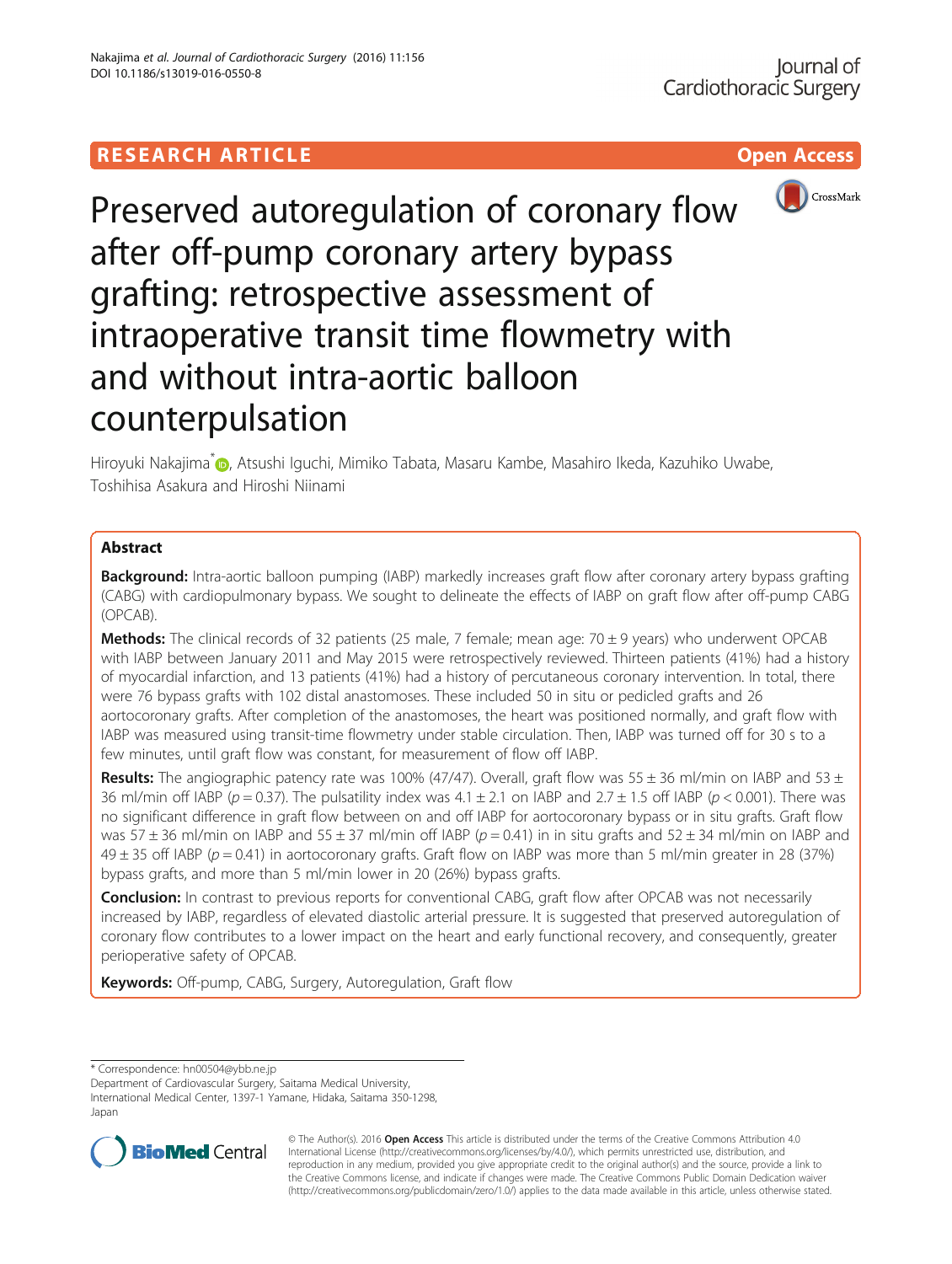## Background

Off-pump coronary artery bypass grafting (OPCAB) is beneficial for patients with systemic comorbidities, such as renal or lung disease, or aortic calcification, or in patients who are elderly. OPCAB was also reported to have less impact than conventional on-pump coronary artery bypass grafting (ONCAB) on cardiac function as determined by cardiac enzyme release [\[1](#page-5-0)–[3\]](#page-5-0), and allowed earlier recovery of the myocardium after surgery [\[4, 5\]](#page-5-0). In addition, subendocardial myocardial damage was frequently detected by magnetic resonance imaging after on-pump beating coronary artery bypass graft (OBCAB) [\[6](#page-5-0)]. However, the effects of OPCAB on the myocardium or perioperative coronary circulation have not yet been fully determined.

In the present study, we examined the effects of intraaortic balloon pumping (IABP) on graft flow after OPCAB, and compared the effects with those after ONCAB to determine the influence of cardiopulmonary bypass on flow regulation and the physiological nature of the coronary circulation after OPCAB.

## **Methods**

Clinical records and angiograms of 32 patients (25 male, 7 female; mean age:  $70 \pm 9$  years) who underwent OPCAB with IABP between January 2011 and May 2015 at our institution were retrospectively reviewed. This study was approved by our institutional review board. As shown in Table 1, 76 bypass grafts with 102 distal anastomoses were created. Mean targets were  $3.2 \pm 0.8$ . Twelve (38%) patients had diabetes mellitus, and 13 (41%) patients had a history of percutaneous coronary intervention.

Conduit types are listed in Table 2. There were 50 in situ (pedicled) grafts, including 38 in situ internal thoracic artery (ITA), 3 in situ gastroepiploic artery, and 9

|  |  |  | Table 1 Baseline patients' characteristics |
|--|--|--|--------------------------------------------|
|--|--|--|--------------------------------------------|

| No. of patients                               | 32            |
|-----------------------------------------------|---------------|
| Age (yrs)                                     | $70 + 9$      |
| Male/Female                                   | 25/7          |
| Hypertension                                  | 22 (69%)      |
| Hyperlipidemia                                | 9(28%)        |
| Diabetes                                      | 12 (38%)      |
| Renal dysfunction (Creatinin $> 2.0$ )        | 9(28%)        |
| History of percutaneous coronary intervention | 13 (41%)      |
| History of myocardial infarction              | 13 (41%)      |
| History of stroke                             | 9(28%)        |
| Ejection fraction of left ventricle (%)       | $45 \pm 15$   |
| Ejection fraction of left ventricle $<$ 40%   | 11 (34%)      |
| Total distal anastomoses                      | 102           |
| Targets per patient                           | $3.2 \pm 0.8$ |
|                                               |               |

|  |  | Table 2 Conduit types |  |
|--|--|-----------------------|--|
|--|--|-----------------------|--|

| Aortocoronary           | Saphenous vein graft           | 25 (33%)  |
|-------------------------|--------------------------------|-----------|
|                         | Free ITA                       | $1(1\%)$  |
| In-situ (pedicled)graft | In-situ ITA                    | 38 (50%)  |
|                         | Composite graft                |           |
|                         | in-situ ITA with free ITA      | 8 (11%)   |
|                         | in-situ ITA with radial artery | $1(1\%)$  |
|                         | In-situ GFA                    | 3(4%)     |
| Total                   |                                | 76 (100%) |

GEA gastroepiploic artery, ITA internal thoracic artery

composite grafts, and 26 aortocoronary grafts, including 25 saphenous vein grafts and one free ITA. The indication for IABP was unstable angina pectoris following acute or recent myocardial infarction in 11, unstable angina without myocardial infarction in 20. In one patient, acute myocardial infarction was due to coronary dissection during coronary intervention. Patients, who presented cardiogenic shock, necessitated cardiopulmonary bypass were excluded. In preoperative coronary angiography, TIMI grade II antegrade or reduced collateral flow was found in 6 coronary vessels of 5 patients. Operation was emergent or urgent in all but one patient, who had poor left ventricular function resulting from an old myocardial infarction. No patient had atrial fibrillation.

Details of the OPCAB procedure and routine flow measurement have been reported previously [\[7](#page-5-0)]. After completion of the anastomoses, the position of the heart was returned to normal. Flow measurement using transit-time flowmetry (TTFM; Medi-stim, Oslo, Norway) was started when the haemodynamics became stable, which was usually at a systolic blood pressure greater than 100 mmHg, usually with low dose of noradrenaline and dopamine. First, graft flow under 1:1 IABP support was recorded. Then, IABP was turned off for a period of 30 s to a few minutes. When graft flow became constant, it was recorded. The measurement usually took less than 5 min. The haemodynamic status, such as blood pressure, heart rate, and dose of catecholamine could not be strictly defined, but the haemodynamic status and dose of catecholamine during flow measurement on IABP and off IABP were comparable in each patient. For sequential or composite bypass grafts, graft flow was measured in the proximal graft. For patients without renal dysfunction or other comorbidity, such as severe calcification of the aorta or severe chronic obstructive pulmonary disease, catheter or computed tomography coronary angiography was performed about 2 weeks after surgery.

## Statistical analysis

The continuous variables are expressed as mean ± standard deviation and compared with the unpaired Student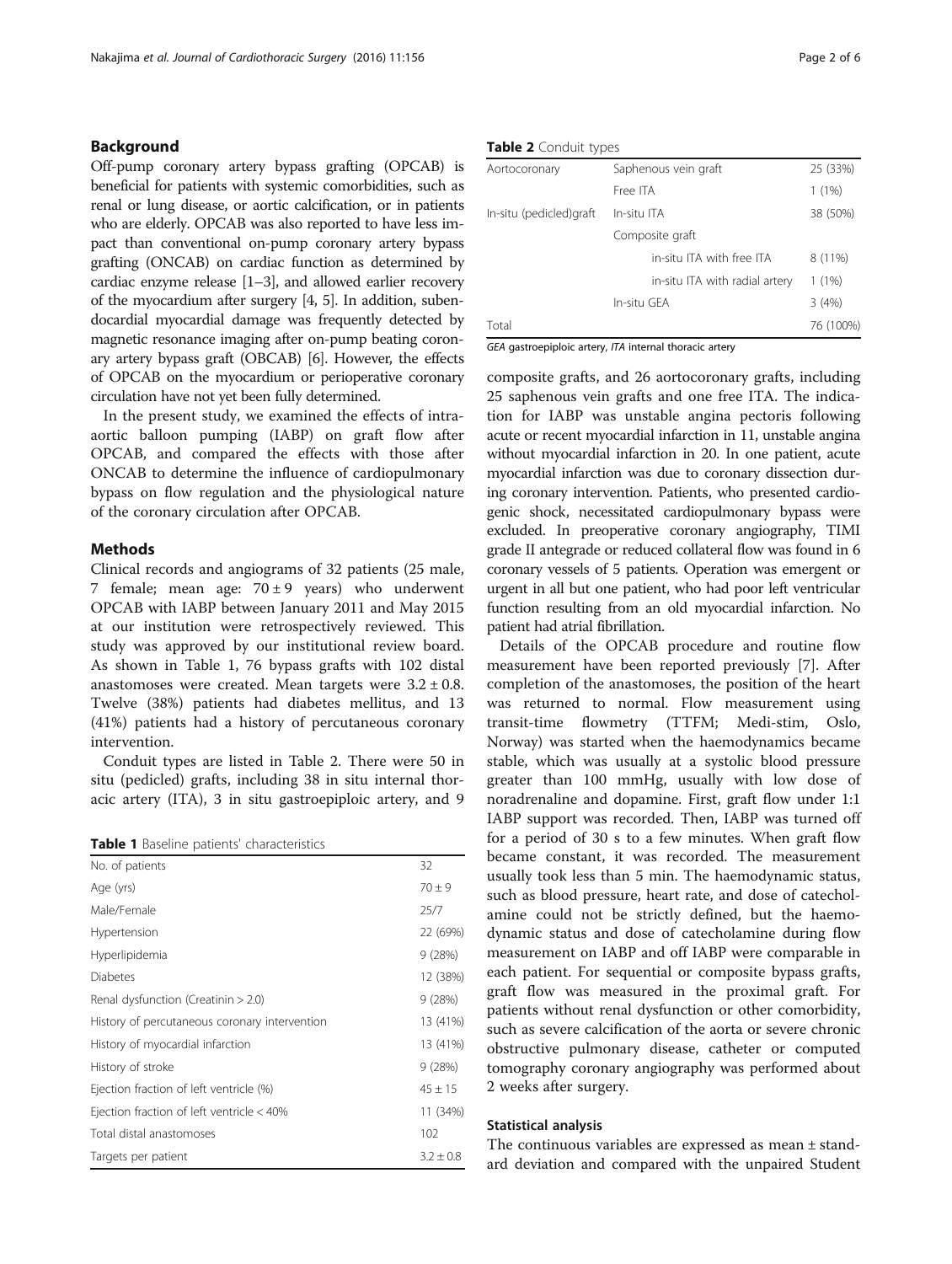t-test, using SPSS version 8.0 (SPSS Inc., Chicago, IL, USA). Differences in outcomes were considered statistically significant when at  $p < 0.05$ .

## Results

In postoperative angiography, the graft patency rate was found to be 100% (47/47). Mean graft flow was  $55 \pm$ 36 ml/min on IABP and  $53 \pm 36$  ml/min off IABP (Fig. 1). Flow was 3.8% higher on IABP but the difference was not statistically significant ( $p = 0.37$ ). The pulsatility index on IABP was  $4.1 \pm 2.1$ , and was significantly higher than off IABP  $(2.7 \pm 1.5; p < 0.001)$  (Fig. 2).

In situ grafts and aortocoronary bypass grafts were analysed separately. There was no significant difference in graft flow between on and off IABP for aortocoronary bypass or in situ grafts. Mean graft flow was  $57 \pm 36$  ml/ min on IABP and  $55 \pm 37$  ml/min off IABP ( $p = 0.41$ ) in in situ grafts, and  $52 \pm 34$  ml/min on IABP and  $49 \pm 35$  ml/ min off IABP ( $p = 0.41$ ) in aortocoronary grafts. The pulsatility index was  $3.8 \pm 1.5$  on IABP and  $2.5 \pm 1.0$  off IABP in in situ grafts ( $p < 0.001$ ) and  $4.6 \pm 2.9$  on IABP and 3.3  $\pm$  2.1 off IABP in aortocoronary bypass grafts ( $p < 0.001$ ).

Compared with off IABP, mean graft flow on IABP was greater in 42 (55%) bypass grafts, and lower in 32 (42%) bypass grafts. The changes in each patient are shown in Fig. [3](#page-3-0). Graft flow on IABP was more than 5 ml/min greater in 28 (37%) bypass grafts, and more than 5 ml/min lower in 20 (26%) bypass grafts.

### **Discussion**

After OPCAB, patients have been reported to have less myocardial injury as determined by biochemical analyses. Koh and colleagues measured serial troponin T release and reported less damage during OPCAB than





ONCAB [[1\]](#page-5-0). Dijk and colleagues reported that creatine kinase-MB release after OPCAB was reduced compared with ONCAB [[2\]](#page-5-0). Although it is difficult to distinguish myocardial stunning from irreversible injury even with biochemical markers, electrocardiography, or functional assessment [[3\]](#page-5-0), several studies confirmed that off-pump surgery improved left ventricular contractility early after surgery [\[4](#page-5-0), [5](#page-5-0)]. In the late follow-up period, there was no significant difference between ONCAB versus OPCAB in the incidence or extent of irreversible myocardial injury [[4\]](#page-5-0), or in left ventricular function at 6 months [\[5\]](#page-5-0).

Cardiac magnetic resonance imaging is reported to be reliable for detecting perioperative small myocardial necrosis [[8](#page-5-0)]. Rahimi and colleagues reported that revascularizationrelated hyper-enhancement was found in 32% of patients and predicted an adverse cardiac event after percutaneous coronary intervention or coronary artery bypass grafting [[9](#page-5-0)]. Pegg and colleagues reported that the incidence of new irreversible myocardial injury was significantly higher in OBCAB than ONCAB under cardiac arrest [\[6\]](#page-5-0).

It is generally accepted that IABP has a beneficial effect in reducing cardiac work or myocardial afterload. However, it is unclear whether there is an increase in blood flow through stenotic coronary vessels or increased collateral flow. Williams and colleagues reported that, after IABP in patients who had unstable angina with left anterior descending coronary artery stenosis,  $O<sub>2</sub>$  consumption was reduced, but great cardiac vein flow was also reduced [\[10](#page-5-0)]. Yoshitani and colleagues reported that use of IABP decreased diastolic intraluminal pressure distal to the stenosis, especially when the stenosis was severe [\[11](#page-5-0)]. In contrast, Takeuchi and colleagues reported a significant increase in coronary flow distal to the stenosis [[12](#page-5-0)].

Several studies have reported that blood flow in bypass grafts was markedly increased by IABP. In an animal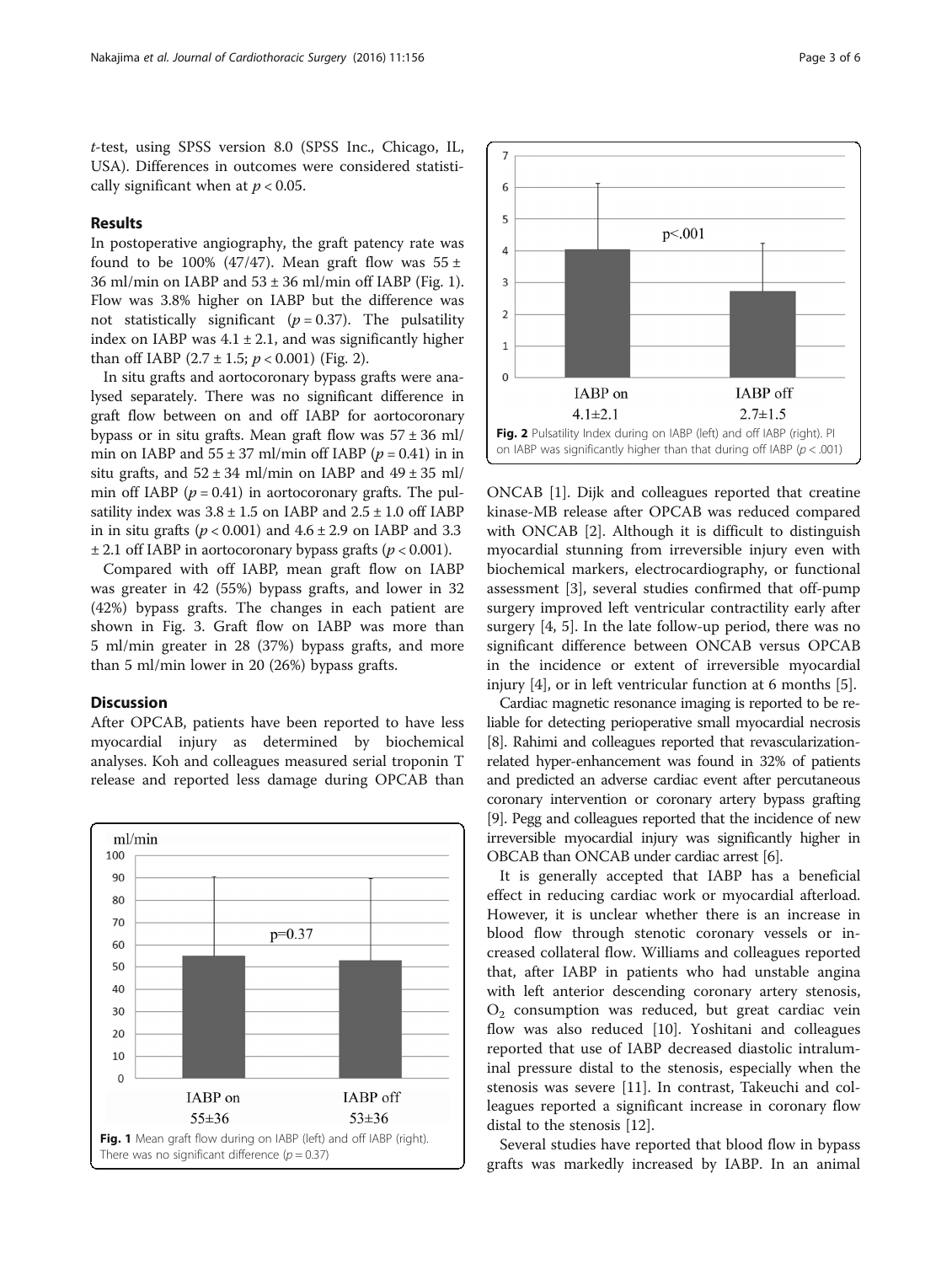<span id="page-3-0"></span>

model, IABP increased diastolic flow by 75% in aortocoronary bypass grafts and by 38% in ITA grafts [\[13\]](#page-5-0). In that experimental study, graft flow was measured after on-pump surgery and cardiac arrest. In a clinical study, Onorati and colleagues found highly significant increases of 50–90% in blood flow in all kinds of grafts [\[14](#page-5-0)]. In their report, 78% of patients underwent ONCAB. Rubino and colleagues reported an increase in graft flow of 55– 95% with IABP in patients after ONCAB [[15\]](#page-5-0). Takami and colleagues examined graft flow in 84 patients, 45% of who had ONCAB, and reported that mean flow was significantly increased by 23% [[16](#page-5-0)]. In general in these previous studies, the mean increase in graft flow was greater as the proportion of ONCAB increased. Consequently, Onorati and colleagues concluded that a combination of IABP and TTFM were useful for detecting graft failure [\[14](#page-5-0)], such that no increase in flow with IABP indicated a failed graft.

However, these results may be contradictory to the concept of "autoregulation", which is characterised by the adaptability of vascular resistance to changes in blood pressure over a wide range, and is essential for maintaining appropriate flow distribution in different regions and layers with variable vascular resistance, such as the endocardial or epicardial myocardium [\[17\]](#page-5-0). In addition, in patients with multivessel disease, vascular resistance in the area of the collateral receiving vessel must be significantly lower than that in the area of the collateral delivering vessel. According to a few papers investigating the effects of IABP in normal coronary arteries, there was an increase in coronary flow of only 1.1% [[18](#page-5-0)] or 11% [\[19\]](#page-5-0).

Balacumaraswami and colleagues investigated arterial pressure and blood flow in bypass grafts and compared ONCAB with OPCAB [[20\]](#page-5-0). After ONCAB, graft flow was significantly higher for all grafts than after OPCAB, and the flow/pressure ratio was greater for all grafts after ONCAB [\[20](#page-5-0)]. The study mentioned that reactive hyperaemia resulting from cardiopulmonary bypass and myocardial ischemia was the mechanism for increased graft flow, in spite of lower arterial pressure. Cardiopulmonary bypass causes not only a systemic inflammatory response and multiorgan dysfunction [\[21](#page-5-0)], but also a cardiac hyperaemic state, resulting in impairment of autoregulation. In addition, Ono and colleagues reported that impaired autoregulation of cerebral blood flow by cardiopulmonary bypass was detected in 20% of their patients, and associated with perioperative stroke [[22](#page-5-0)].

In the present study, there was no significant difference in graft flow between on IABP and off IABP after OPCAB, suggesting that OPCAB has specific physiological characteristics. We suggest that autoregulation may be preserved or minimally damaged by OPCAB as there is only localized rather than global cardiac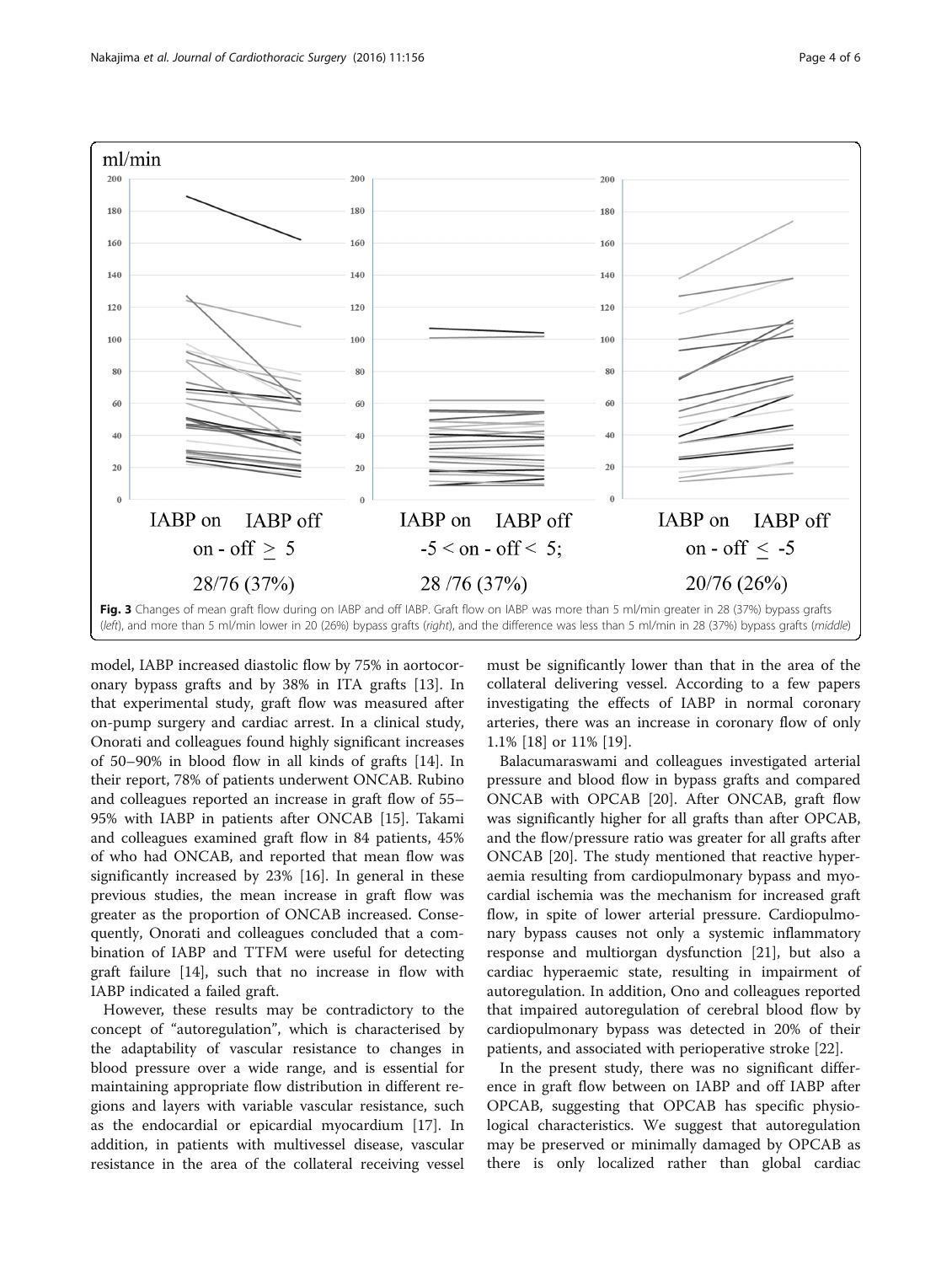ischemia. In addition, the increase in flow with IABP in proportion to the increase in diastolic pressure in previous studies may be attributable to a "hyperaemic state" induced by cardiopulmonary bypass and cardiac arrest. In the current study, graft flow on IABP was markedly lower than flow without IABP in 26% of bypass grafts. One reason for this is that reduced cardiac work and oxygen demand with IABP could decrease coronary flow, irrespective of higher diastolic pressure. Another possibility is that there is decreased resistance through the stenotic portion of the native coronary artery when diastolic blood pressure increases [[23](#page-5-0)]. Thus, IABP may increase blood flow through the native coronary artery with severe stenosis or the collateral circulation, rather than the bypass graft without stenosis. This would be consistent with the absence of an increase in pressure in the vessel distal to the severe stenosis, as reported by Yoshitani and colleagues [[11\]](#page-5-0).

There are implications arising from this study. As mentioned in previous papers, one explanation for subendocardial damage in OBCAB may be inadequate coronary perfusion to distal territories [[6](#page-5-0)]. We suggest, first, that another possible explanation may be preserved autoregulation after OPCAB, which would function to protect from malperfusion even in coronary circulation with variable vascular resistance. Second, TTFM during OPCAB may reflect a more physiological and natural coronary circulation compared with ONCAB. Therefore, TTFM during OPCAB is considered reliable for detecting not only technical failure, but also future graft occlusion associated with poor graft flow resulting from moderate native coronary stenosis or poor flow demand [[24\]](#page-5-0). Third, even in our limited experience, the patency of a graft is not correlated with an increase or decrease in graft flow with IABP, in contrast to the effect of IABP after ONCAB. Consequently, preserved autoregulation would play a definitive role in the perioperative safety of OPCAB. We suggest that autoregulation may be associated with a lower risk of hypoperfusion syndrome as a result of in situ ITA grafting, even after division of the old saphenous vein graft in redo off-pump surgery. Conversely, there may be a concern over increased risk of coronary spasm during OPCAB because of the absence of vasodilatation by induced hyperaemia.

This study has a few limitations. First, the number of patients was limited. If a larger number of bypass grafts were analysed, differences in graft flow between on IABP and off IABP may have reached statistical significance. However, we consider that any difference would never be as great as those reported in previous ONCAB studies. Second, selection bias might have been present, as most of our patients had unstable angina and urgent or emergency surgery was required. In such situations, coronary flow could be impaired by the underlying myocardial stunning. In addition, preoperative angiography showed coronary flow of TIMI grade II in 5 patients, which might be associated with ischemic damage on microvascular circulation. We presume that, however, increased graft flow during IABP cessation, which was seen in 26% of bypass grafts, could not be explained by microvacular damage or myocardial stunning. These were inevitable limitations of a retrospective observational study in the clinical field. Taking these into account, however, we believe that this study indicates that there is regulation of coronary flow after OPCAB, in contrast to the state after ONCAB.

## **Conclusions**

In conclusion, graft flow after OPCAB is not necessarily increased by IABP, probably because damage to coronary autoregulation is minimal. In contrast to ONCAB, the absence of an increase in mean flow with IABP was not indicative of possible graft occlusion or the necessity for anastomotic revision. Preserved autoregulation is a possible mechanism and would be consistent with the less invasive nature of OPCAB compared with ONCAB. Further investigations are necessary to confirm these findings.

#### Abbreviations

IABP: Intraaortic balloon pumping; ITA: Internal thoracic artery; OBCAB: Onpump beating coronary artery bypass grafting; ONCAB: On-pump conventional coronary artery bypass grafting; OPCAB: Off-pump coronary artery bypass grafting; PI: Pulsatility index; TTFM: Transit-time flowmetry

#### Acknowledgement

Not applicable.

#### Funding

None.

#### Availability of data and materials

Data sharing not applicable to this article as no datasets were generated or analysed during the current study.

#### Authors' contributions

HNa carried out data analysis and writing manuscript. AI participated in the design of study. MT supported writing manuscript. MK participated in collection of data. KU participated in the design of the study and performed the statistical analysis. MI carried out data collection. TA and HNi conceived of the study, and participated in its design and coordination and helped to draft the manuscript. All authors read and approved the final manuscript.

#### Competing interests

The authors declare that they have no competing interests.

#### Consent for publication

Not applicable.

#### Ethics approval and consent to participate

This retrospective study was approved by institutional review board of Saitama Medical University International Medical Center. For retrospective observational study, written informed consent was waived. Approval number: 15-109.

### Received: 15 March 2016 Accepted: 22 November 2016 Published online: 28 November 2016